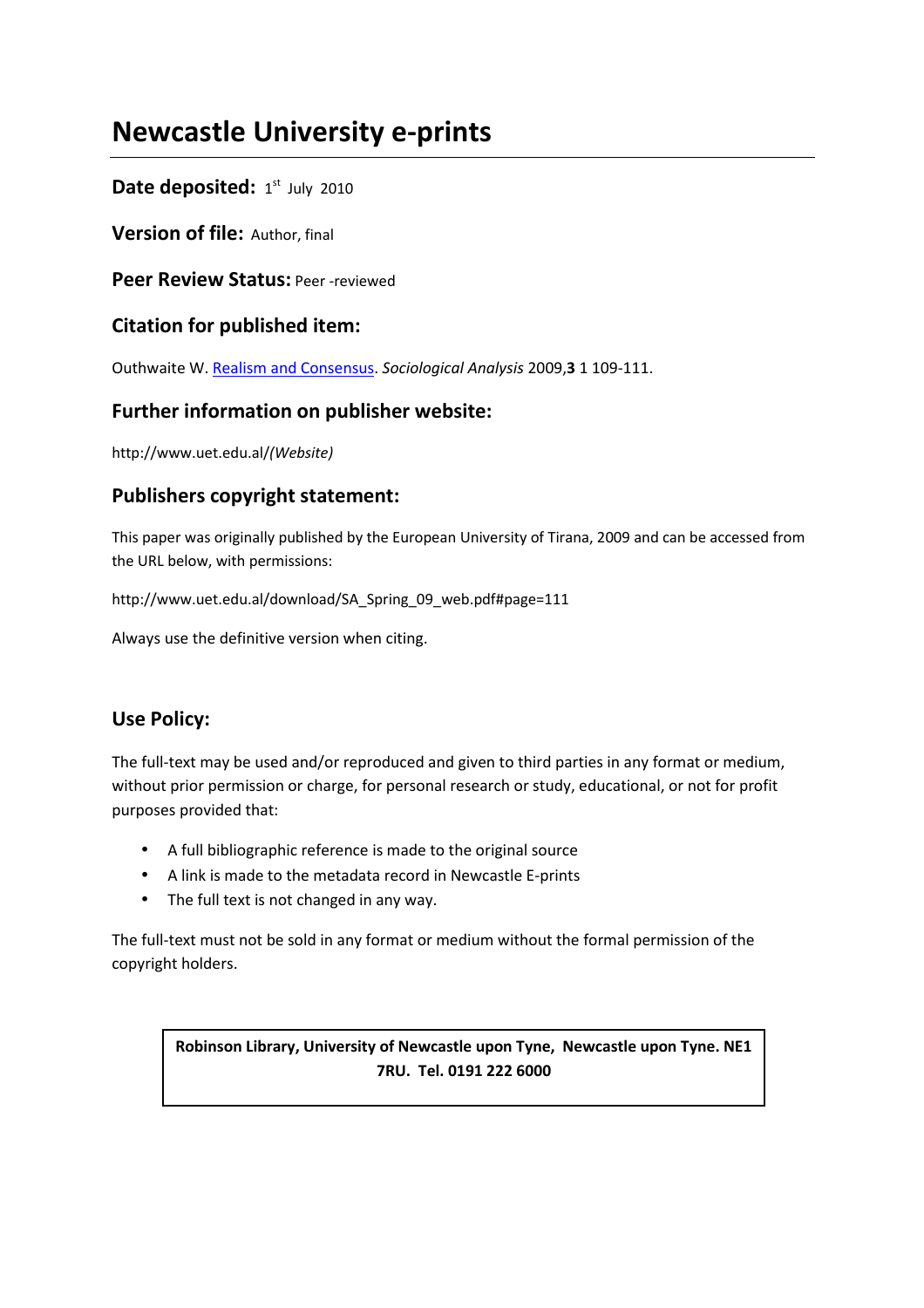#### Realism and Consensus

As I warned the editor when undertaking to write this comment, I almost always agree with everything Peter Manicas writes in this area, and this article is no exception. All I can offer here are some reflections on the path he steers between objectivity, ethnographic scepticism and theory, retracing his path in slightly different terms. I take realism in its most basic sense to mean that there is usually a fact of the matter about which to agree or disagree, that things are not so radically indeterminate, nor we so radically diverse in our perceptions, that agreement can never be more than accidental. The point then becomes to discover what kinds of agreement or objectivity we may aspire to and in what fields.

It may be useful here to refer to Karl Mannheim's classic discussion of relationism in *Ideology and Utopia* and in a number of his earlier writings.<sup>1</sup> This tends to be brushed aside as a rather inadequate attempt to solve 'the problem of relativism', but it can, I think be shown to be a good deal richer than that. Taking the notion of opposed yet complementary perspectives in a quite literal (visual) sense,<sup>2</sup> Mannheim pursues the idea of an objective synthesis which does not rely on a positivistic myth of unmediated knowledge but operates precisely through taking into account the biases and distortions which inevitably accompany knowledge of human reality.<sup>3</sup>

We can I think, roughly following Mannheim, differentiate three states of social scientific agreement or disagreement. The first I shall call convergence or, following Gadamer, the 'fusion of horizons'<sup>4</sup>. Realists believe that meanings are real, that there is a fact of the matter about what words and sentences mean in a given language,

1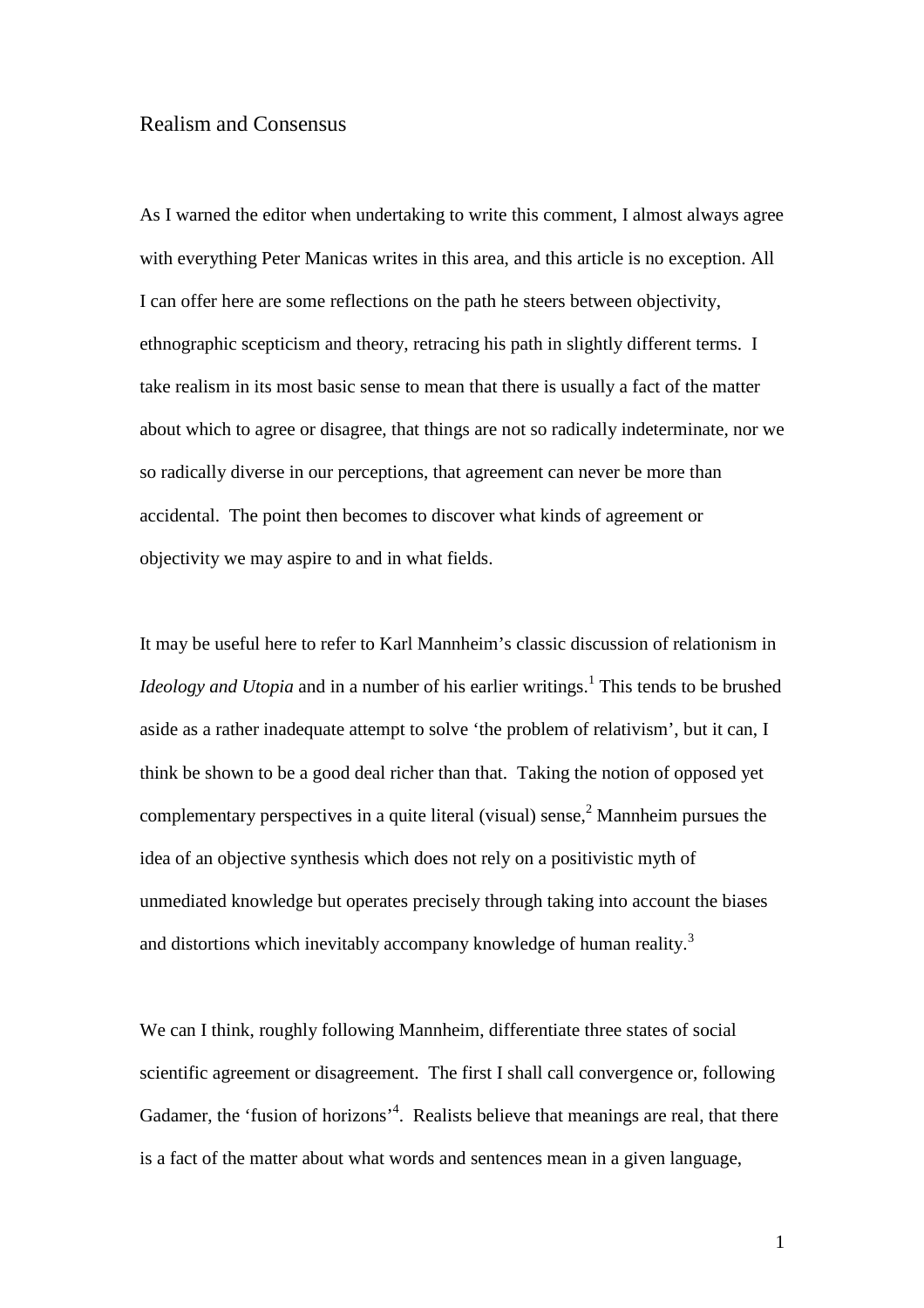however much what we also call 'meanings' may spin off into more speculative directions. The 'meaning of Hamlet' may be impossibly broad, but 'the Prince of Denmark' has a clear sense and might have a reference, as 'the Prince of Wales' currently does in the UK. 'Boot' means one thing in English and another in German; there might be disagreement whether a heavy walking shoe or the Titanic are appropriately described, respectively, in these terms, but the core meanings are not in doubt. Agreement can also be sought in relation to historical events; commissions of historians are formed from time to time to attempt the production of an agreed narrative. This is undoubtedly difficult but not, I suggest, impossible. Nor, I think, is there a difference of principle between historical and (other) natural events. The latter may of course be repeatable in controlled experiments, but this does not, as historians and sociologists of science have repeatedly shown, guarantee the rationality and objectivity of the interpretations which are put on them: fashion, habit, hierarchies and personal antagonisms will often distort these.<sup>5</sup>

 It is however in relation to historical events that we begin to see a second theme, which I shall call pluralism. Here, the diversity of perspectives is not seen as something to be overcome but is instead valued for its own sake. If you visit Battle Abbey, near the south coast of England and overlooking the site of the Battle of Hastings in 1066 which established Norman rule over much of what we now call Britain, an audioguide provides alternative accounts of the battle from the viewpoints of a Norman and a Saxon soldier and of a female civilian. Here, I think, the intention is that visitors appreciate the diversity of these perspectives, as in the approach which Manicas calls ethnographic scepticism. Going beyond this mere diversity, standpoint epistemologies defend something similar in more formal terms: a feminist or other

2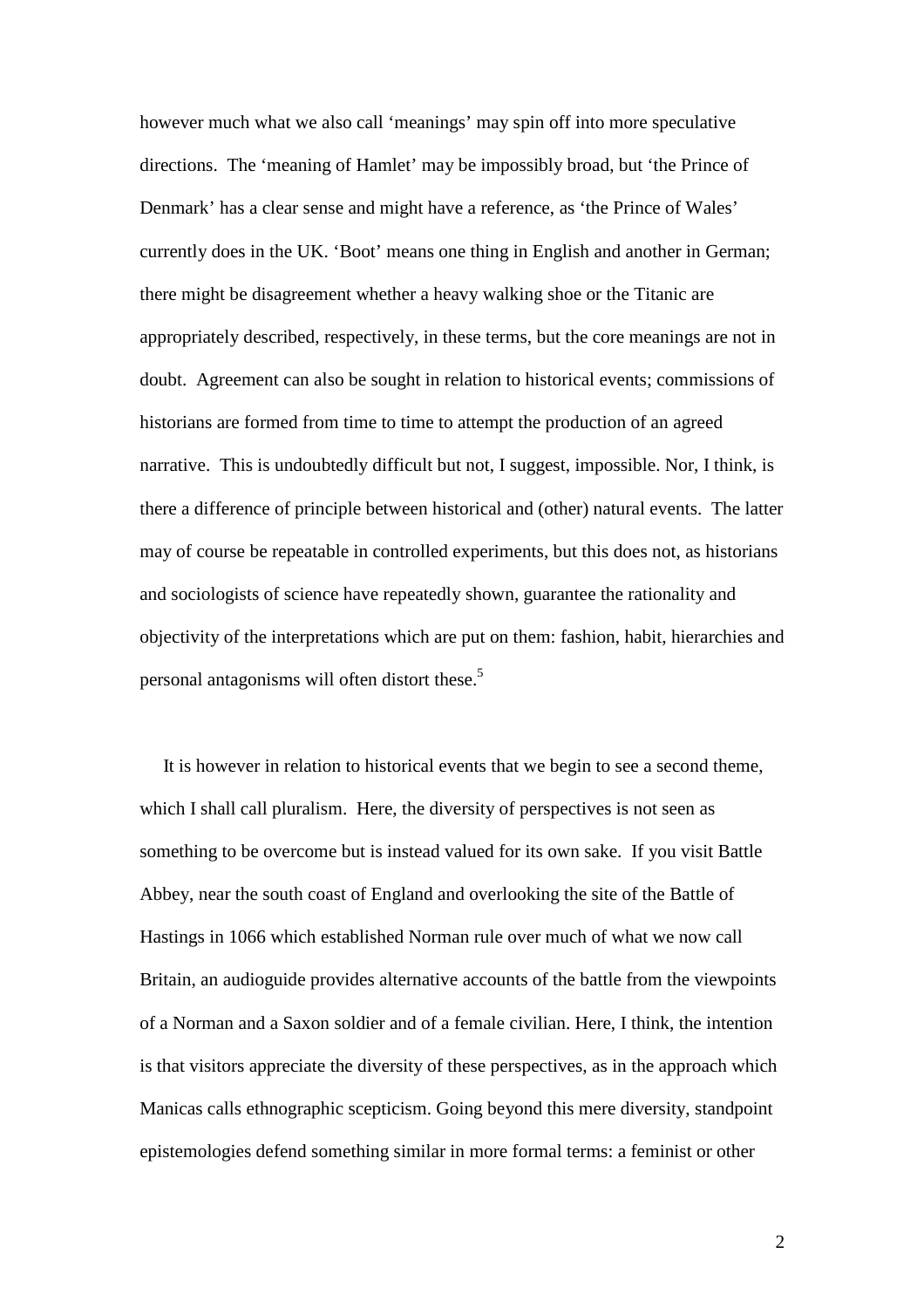standpoint is shown to be particularly, if not uniquely, illuminating of a particular social situation.

The third approach, which Manicas identifies with theory and in particular the construction of theories of social mechanisms, can be linked with the tradition of dialectics from Hegel, through Marx and Lukács, to Derrida. Lukács provides perhaps the neatest example. In a chapter of *History and Class Consciousness* on 'The Marxism of Rosa Luxemburg', he writes:

Classical economics and above all its vulgarisers have always considered the development of capitalism from the point of view of the individual capitalist. This involved them in a series of insoluble contradictions and pseudoproblems. Marx's *Capital* represents a radical break with this procedure. Not that he acts the part of an agitator who treats every aspect exclusively from the proletarian standpoint. Such a one-sided approach would only result in a new vulgar economics with the plus and minus signs reversed. His method is to consider the problems of the whole of capitalist society…(pp. 28-9)

Such an approach $<sup>6</sup>$  does not, however, supplant the other two. As Manicas writes,</sup> theories of social mechanisms 'provide accounts of action in terms of the meanings and beliefs of actors *and* an explanation of why the outcomes are as they are'. Or as Roy Bhaskar wrote in *The Possibility of Naturalism* (1979: 59), in the social sciences 'precision of meaning…assumes the place of accuracy in measurement…' Thus 'qualitative methods' are not just an alternative option to quantitative ones in the social sciences but an essential element of social scientific inquiry.

3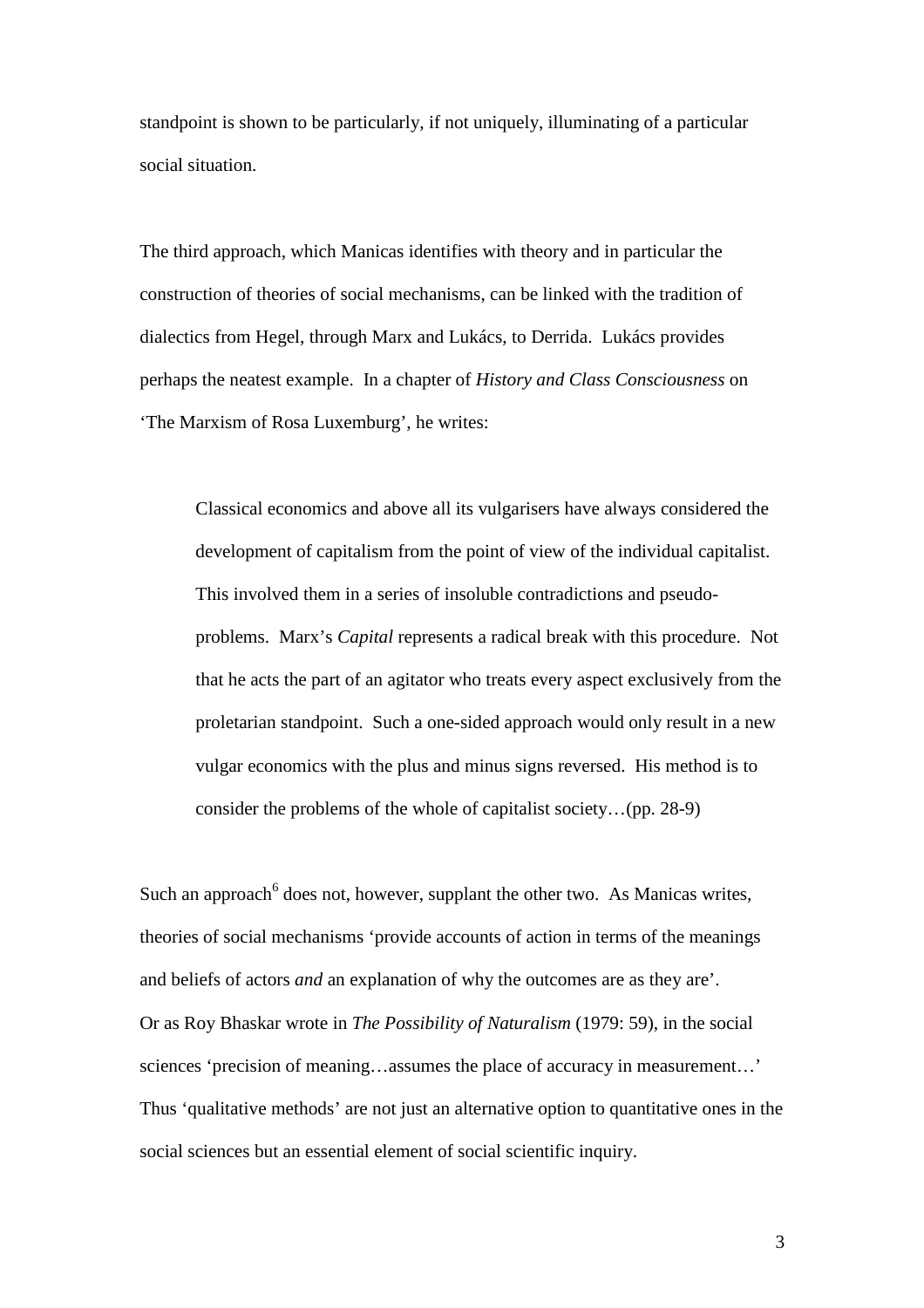#### REFERENCES

Archer, Margaret and Outhwaite, William (eds). 2004. *Defending Objectivity*. London: Routledge.

Bhaskar, Roy. 1979. *The Possibility of Naturalsm.* Brighton: Harvester.

Bhaskar, Roy. 1989. *Reclaiming Reality.* London: Verso.

Collier, Andrew. 2003. *In Defence of Objectivity*. London: Routledge.

Frisby, David. 1983. *The Alienated Mind. The Sociology of Knowledge in Germany 1918-1933.* London: Heinemann.

Lukács, Georg. [1921] 1971. *History and Class Consciousness.* London: Merlin. Mannheim, Karl. [1929] 1936. *Ideology and Utopia. An Introductionto the Sociology of Knowledge.* London: Routledge.

Mannheim, Karl. 1953. 'American Sociology', in Mannheim, *Essays on Sociology and Social Psychology.* London: Routledge.

Ossowski, Stanisław. 1967. *O Obsobliwościach Nauk Społecznyk.* Warsaw: Państwowe Wydawnictwo Naukowne. (German translation: *Die Besonderheiten der Sozialwissenschaften.* Frankfurt: Suhrkamp, 1973).

 1 David Frisby's early book on the sociology of knowledge (Frisby, 1983) remains a superb guide to this work and its context. Relativism is of course highly relevant to any discussion of realism, since the opposition between 'modernism' and 'postmodernism' has come to subsume earlier oppositions between realism or empiricism in the social sciences. Whereas realism had originally set itself up against positivism, the real line of opposition was now with postmodernism or poststructuralism. The title of Bhaskar's essay collection of 1989, *Reclaiming Reality*, may reflect this; other realists such as Margaret Archer and Andrew Collier (2003) have criticised postmodern and other variants of relativism.